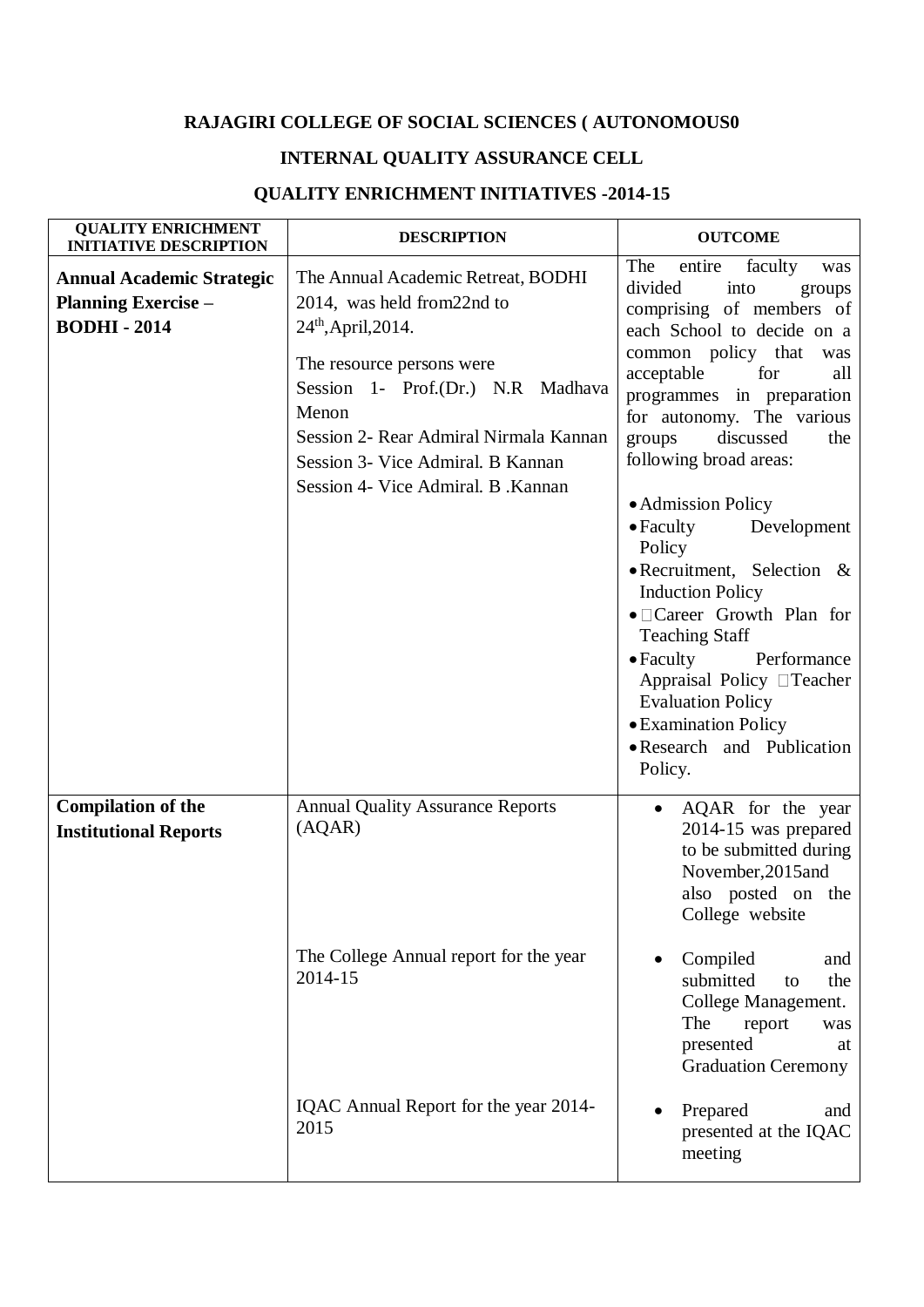|                                              | Rajagiri High Lights                                                         | The Quarterly News                                        |
|----------------------------------------------|------------------------------------------------------------------------------|-----------------------------------------------------------|
|                                              |                                                                              | Bulletin was brought                                      |
|                                              |                                                                              | out in all the four                                       |
|                                              |                                                                              | from<br>quarters                                          |
|                                              |                                                                              | July, 2014<br>to                                          |
|                                              |                                                                              | June, 2015.                                               |
| <b>Preparation of Student</b>                | IQAC is been assigned the responsibility                                     | Handbooks<br>Student<br>and                               |
| <b>Handbooks &amp; Guidelines</b>            |                                                                              | Academic Calendar for the                                 |
|                                              | of bringing out the following handbooks                                      |                                                           |
|                                              | annually-                                                                    | Calendar Year 2014-15 was                                 |
|                                              | Student<br>Handbooks<br>Academic<br>and                                      | printed and distributed to the                            |
|                                              |                                                                              | students                                                  |
|                                              | Calendar for the Calendar Year                                               |                                                           |
|                                              | <b>Student Guidelines Hand book</b>                                          | Student<br>Guidelines<br>Hand                             |
|                                              |                                                                              | printed<br>book<br>were<br>and                            |
|                                              |                                                                              | distributed to all the students                           |
|                                              |                                                                              |                                                           |
| <b>Faculty</b><br><b>Quality</b>             |                                                                              | 10<br>Faculty<br>Development                              |
| <b>Enrichment Initiative</b>                 |                                                                              | Programmes<br>FDP <sub>s</sub> )<br>(                     |
|                                              |                                                                              | conducted.                                                |
|                                              |                                                                              |                                                           |
| <b>Best/Unique</b><br><b>Practices</b><br>of | Rajagiri<br>for<br><b>Business</b><br>Centre                                 | 1441<br>students<br>from<br>104                           |
| the College                                  | conducted<br>the<br>day<br><b>Studies</b><br>two                             | colleges participated.                                    |
|                                              | <b>INFLORE Management fest on 6th</b>                                        |                                                           |
|                                              | and 7th November 2014.                                                       |                                                           |
|                                              |                                                                              |                                                           |
|                                              | <b>Rajagiri National Business Quiz</b><br>(RNBQ) 2014.Mr. Rohit Nair of Quiz | Top ranked Business schools<br>and Corporates from across |
|                                              | Works was the Quiz Master of the very                                        | India participated. The media                             |
|                                              | popular Rajagiri National Business                                           | partner CNN-IBN telecast the                              |
|                                              | Quiz held on 8th November 2014.                                              | 21st<br>programme<br>on                                   |
|                                              |                                                                              | December 2014 at 5.30 pm                                  |
|                                              |                                                                              |                                                           |
|                                              | Deekasharambham, the initiation                                              |                                                           |
|                                              | ceremony for MSW, MCA, MLISC,                                                |                                                           |
|                                              | BSW, BLISC and PGDAHS was held                                               |                                                           |
|                                              | at Kalamassery campus on 25th August                                         |                                                           |
|                                              | 2014                                                                         |                                                           |
|                                              |                                                                              |                                                           |
|                                              | Samavarthanam,<br>2015<br>the                                                |                                                           |
|                                              | graduation ceremony for all the senior                                       |                                                           |
|                                              | students of Rajagiri College of Social                                       |                                                           |
|                                              | Sciences, was held on May 2, 2015                                            |                                                           |
|                                              |                                                                              | The Principal and faculty                                 |
|                                              | Felicitation<br>The<br>Day                                                   | Coordinators recognized the                               |
|                                              | commemorated the relentless efforts of                                       | who<br>made<br>heroes<br>all                              |
|                                              | excellence of Rajagiri students from                                         | celebrations and events<br>in                             |
|                                              | Deeksharambam to farewell.                                                   | colourful<br>Rajagiri<br>and                              |
|                                              |                                                                              | successful by their efforts                               |
| Rajagiri Value Experiential                  | Hill campus - Margadarshan 2014 - NSS                                        | The<br>Camp<br>focused<br>on                              |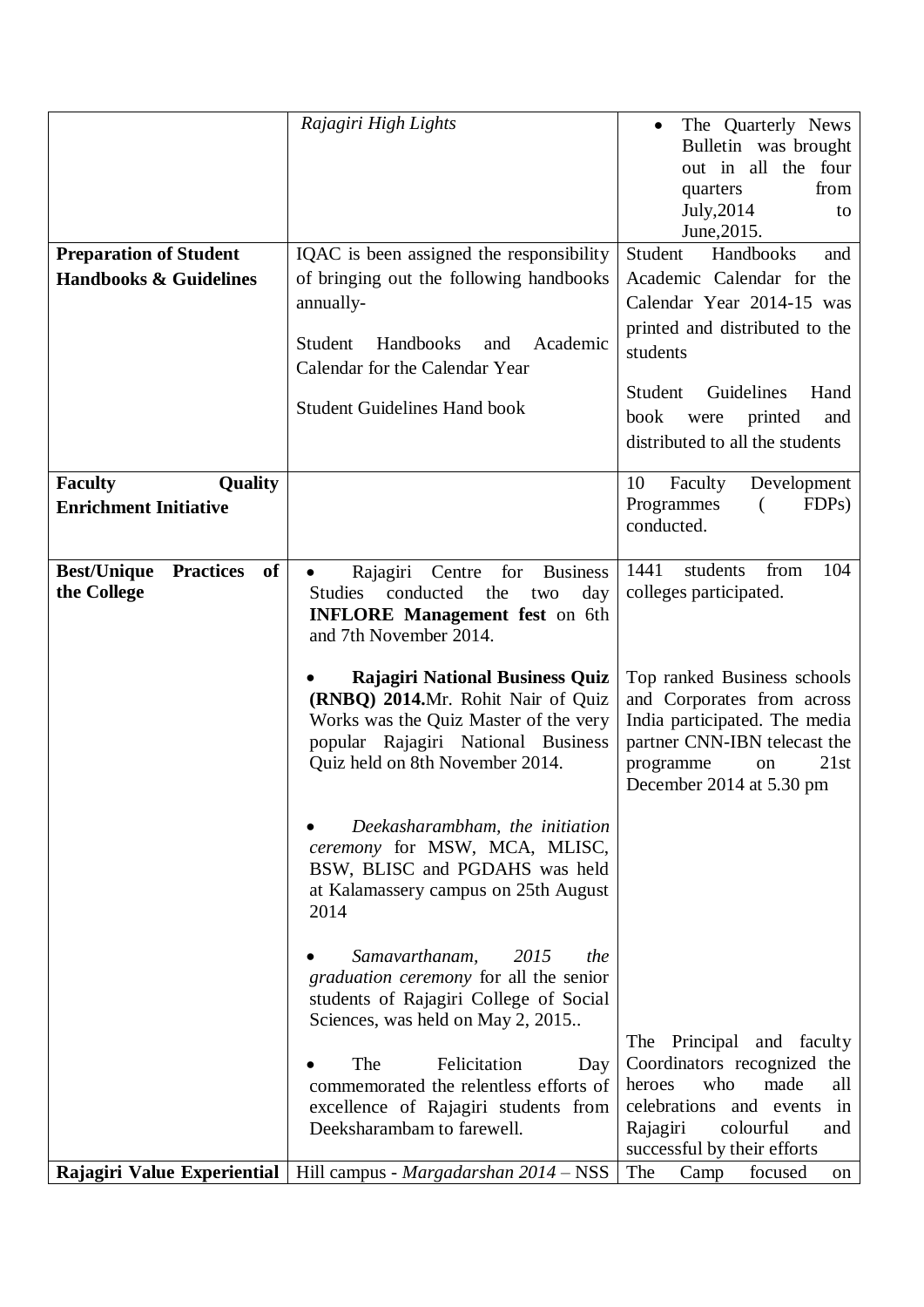| programme                                | Social Sensitisation camp was conducted                                                                                                                                                                                                                                                                                                                      | Construction of road and                                                                                                                                                                                                      |
|------------------------------------------|--------------------------------------------------------------------------------------------------------------------------------------------------------------------------------------------------------------------------------------------------------------------------------------------------------------------------------------------------------------|-------------------------------------------------------------------------------------------------------------------------------------------------------------------------------------------------------------------------------|
| <b>Rural sensitization camps</b><br>2016 | at Edadu near Moolamattom from 27<br>August to 4th September 2014 for MSW,<br>MCA, MLISC, BSW, BLISC<br>and<br>PGDAHS students.<br>Valley campus - The Social Sensitization<br>Camp for the academic year 2014-15 for                                                                                                                                        | house visits<br>Students from the first year<br>batches numbering to 333<br>attended the camp. 10 faculty<br>members accompanied the<br>students. One of the main<br>tasks of the camp was to<br>provide<br>drinking<br>water |
|                                          | the MBA, MHRM, PGDM and RISER<br>students was held from August 27th to<br>September 2nd, 2014 at Adimali Grama<br>Panchayat of Idukki district                                                                                                                                                                                                               | facilities to the rural tribes as<br>part of the Jalanidhi project<br>which is funded by the World<br><b>Bank</b>                                                                                                             |
|                                          | The junior students of MBA & MHRM<br>went for the Vanavasam programme in<br>the month of February 2015. The venue<br>was Sacred Heart College, Shembaganur,<br>Kodikkanal. Faculty members involved<br>in the programe were Dr. K. G. Jose,<br>Arun George, Dr. Smitha Siji, Susan<br>Mathew and Sumesh Ramankutty.                                          |                                                                                                                                                                                                                               |
|                                          | The senior batches of MBA & MHRM<br>(2013-15 batch) went for the three day<br>Kalypso programme in October, 2014.<br>The Kalypso Camp was at the beautiful<br>location of Suryanelli, near Munnar at an<br>altitude of more than 5000 feet and/which<br>overlooks the Aanaerangal Dam on one<br>side and the Western Ghats hill ranges on<br>the other side. |                                                                                                                                                                                                                               |
| <b>Significant Day</b><br>celebrations   | Anti-Drug Day campaign                                                                                                                                                                                                                                                                                                                                       | Rajagiri Kalamassery<br>was<br>Tobacco<br>marked as<br>Free<br>N <sub>o</sub><br>smoking<br>Campus.<br>signages have been put up<br>within the campus                                                                         |
|                                          | Elder's Day                                                                                                                                                                                                                                                                                                                                                  | Celebration at Kothad Grama<br>Panchayath on October 1,<br>2014.<br>The<br>event<br>was<br>by<br>staff<br>supported<br>of<br>RAJAGIRI outREACH and<br>student social workers of<br>Rajagiri College of Social<br>Sciences.    |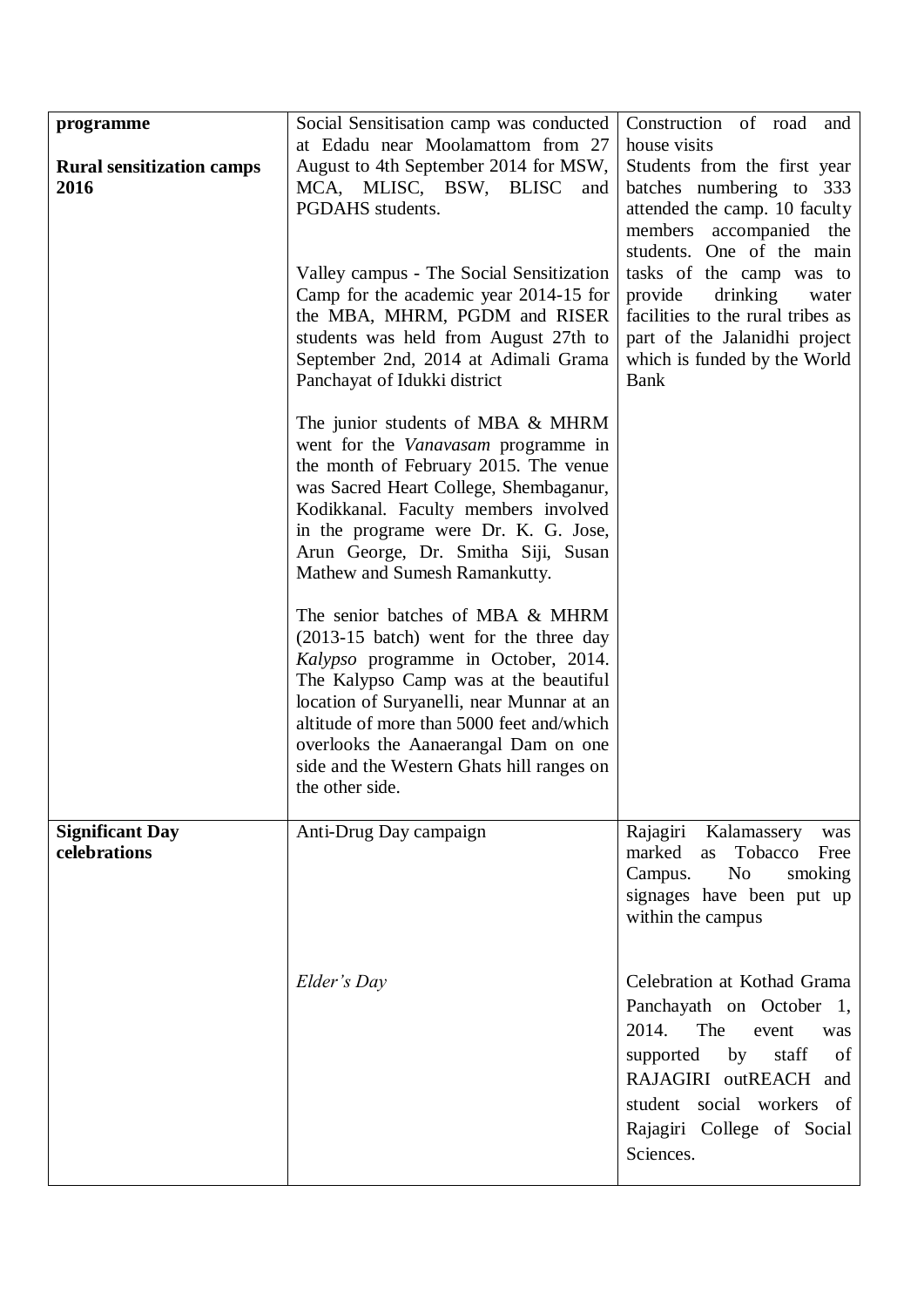|                                                       | <b>World Social Work Day</b>                                                                                                                                                                                                                                                                                 | Observed by the Department<br>of Social work on Tuesday,<br>17,<br>2015<br>March<br>by<br>conducting Human Dignity<br>Walk which started from<br>Marine Drive, Ernakulum and<br>ended at Aashir Bhavan,<br>Kacheripady |
|-------------------------------------------------------|--------------------------------------------------------------------------------------------------------------------------------------------------------------------------------------------------------------------------------------------------------------------------------------------------------------|------------------------------------------------------------------------------------------------------------------------------------------------------------------------------------------------------------------------|
|                                                       | International day of Yoga                                                                                                                                                                                                                                                                                    | In the Valley Campus also the<br>day (June 21, 2015) observed.<br>Chetana,<br>the<br>Ms.<br>yoga<br>instructor, led the training for<br>the students.                                                                  |
| Quality<br>Research •<br><b>Promotion Initiatives</b> | Bi- annual Meeting of the Doctoral<br>scholars and Guides was held on 2 <sup>nd</sup><br>August 2014                                                                                                                                                                                                         | 8 management scholars and 7<br>social work scholars attended<br>the meeting                                                                                                                                            |
|                                                       | Centre for Research RCBS (CFR)<br>conducted a one day Faculty Training<br>Programme on <i>Meta-Analysis</i> on June<br>2, 2015.<br>A Workshop on using Plagiarism<br>Software by Prof. Veeva Mathew and<br>Prof<br>Abhilash<br>Namboodiri<br>was<br>organised at the Computer labs in<br><b>RSOM</b> and RBS |                                                                                                                                                                                                                        |
|                                                       | Three-day<br>national<br>workshop<br>on<br>"Research Methodology and Statistical<br>Analysis"<br>organised<br>under<br>the<br>sponsorship<br>of University Grants<br>Commission (UGC) was held at valley<br>campus on $4th$ , $5th$ and $6th$ of June 2015.                                                  |                                                                                                                                                                                                                        |
|                                                       | Workshop sessions on 'Qualitative'<br>Data Analysis' by Dr. B. Devi Prasad,<br>Professor from Centre for Equity for<br>Women, Children and Families, School<br>of Social Work, Tata Institute of Social<br>Sciences (TISS) – Mumbai was held on<br>June $8^{th}$ & $9^{th}$ 2015.                            |                                                                                                                                                                                                                        |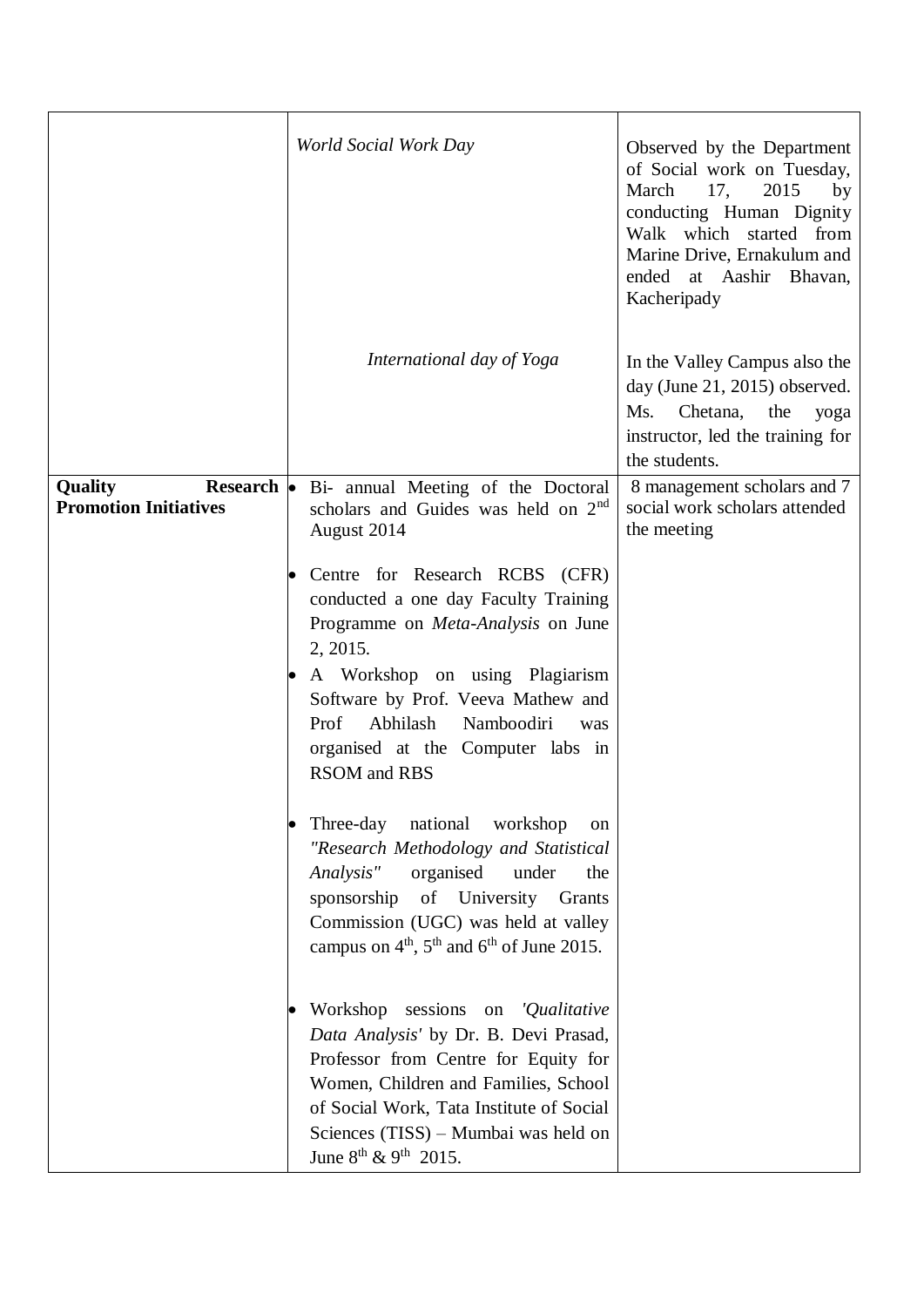|                                            | Research Institute Rajagiri (RIR), the              |                                                   |
|--------------------------------------------|-----------------------------------------------------|---------------------------------------------------|
|                                            | research wing of Rajagiri College of                |                                                   |
|                                            | Social Sciences (Autonomous) held a                 |                                                   |
|                                            | Management Development Programme                    |                                                   |
|                                            | on 'Data Analysis for Decision Making'              |                                                   |
|                                            | during June 29-30, 2015.                            |                                                   |
| <b>Facilitating Publication of</b>         | The following issues of the two journals            |                                                   |
| <b>Quality Journals</b>                    | edited<br>the<br>Social                             |                                                   |
|                                            | by<br>work<br>and                                   |                                                   |
|                                            | Management studies respectively<br>were             |                                                   |
|                                            | published during 2014-15                            |                                                   |
|                                            | • Rajagiri<br><b>Journal</b><br>of<br><b>Social</b> |                                                   |
|                                            | <b>Development (ISSN 0973-3086)</b> -Vol            |                                                   |
|                                            | 6 No 1 (2014), Vol 6 No 2 (2014), Vol               |                                                   |
|                                            | 7 No 1 (2015), Vol 7 No 2 (2015)                    |                                                   |
|                                            |                                                     |                                                   |
|                                            | <b>·Rajagiri Management Journal (ISSN</b>           |                                                   |
|                                            | 0972-9968)- Vol 8 No 1 (2014), Vol 8                |                                                   |
|                                            | No 2 (2014), Vol 9 No 1 (2015), Vol 9               |                                                   |
|                                            | No 2 (2015)                                         |                                                   |
| <b>Staff</b><br><b>Welfare</b><br>Rajagiri | Association<br>Rajagiri<br>Staff<br>Welfare         |                                                   |
| Initiatives (Teaching &                    | organized                                           |                                                   |
| <b>Non Teaching Staff)</b>                 |                                                     |                                                   |
|                                            | •A Karkkidaka kanji-sadya Distribution              |                                                   |
|                                            | programme and Class on "Rainy Season                |                                                   |
|                                            | Precautionary measures<br>during<br>the             |                                                   |
|                                            | monsoon" on 22-24th July 2014.                      |                                                   |
|                                            | •Distributed 21 Onam kit for deserving              |                                                   |
|                                            | staff from both the campuses on 5th                 |                                                   |
|                                            | September 2014. The kit included 21                 |                                                   |
|                                            | provisional items                                   |                                                   |
|                                            |                                                     | Around 20 items of home                           |
|                                            | •Distribution of Home appliances to the             | appliances<br>products<br>were                    |
|                                            | staff members through Soft Loan facility.           | selected from the leading                         |
|                                            |                                                     | brand companies and were                          |
|                                            |                                                     | supplied as per company                           |
|                                            |                                                     | price (special Institutional                      |
|                                            |                                                     | discount Price) to the staff                      |
|                                            |                                                     | members. Around 45<br>staff<br>members benefited. |
|                                            |                                                     |                                                   |
|                                            |                                                     |                                                   |
|                                            | •Education Aid for seven children of the            |                                                   |
|                                            | staff members was distributed during                |                                                   |
|                                            | June 2015.                                          |                                                   |
| Alumni<br>Rajagiri                         | • Oyster Day, the Home Coming                       |                                                   |